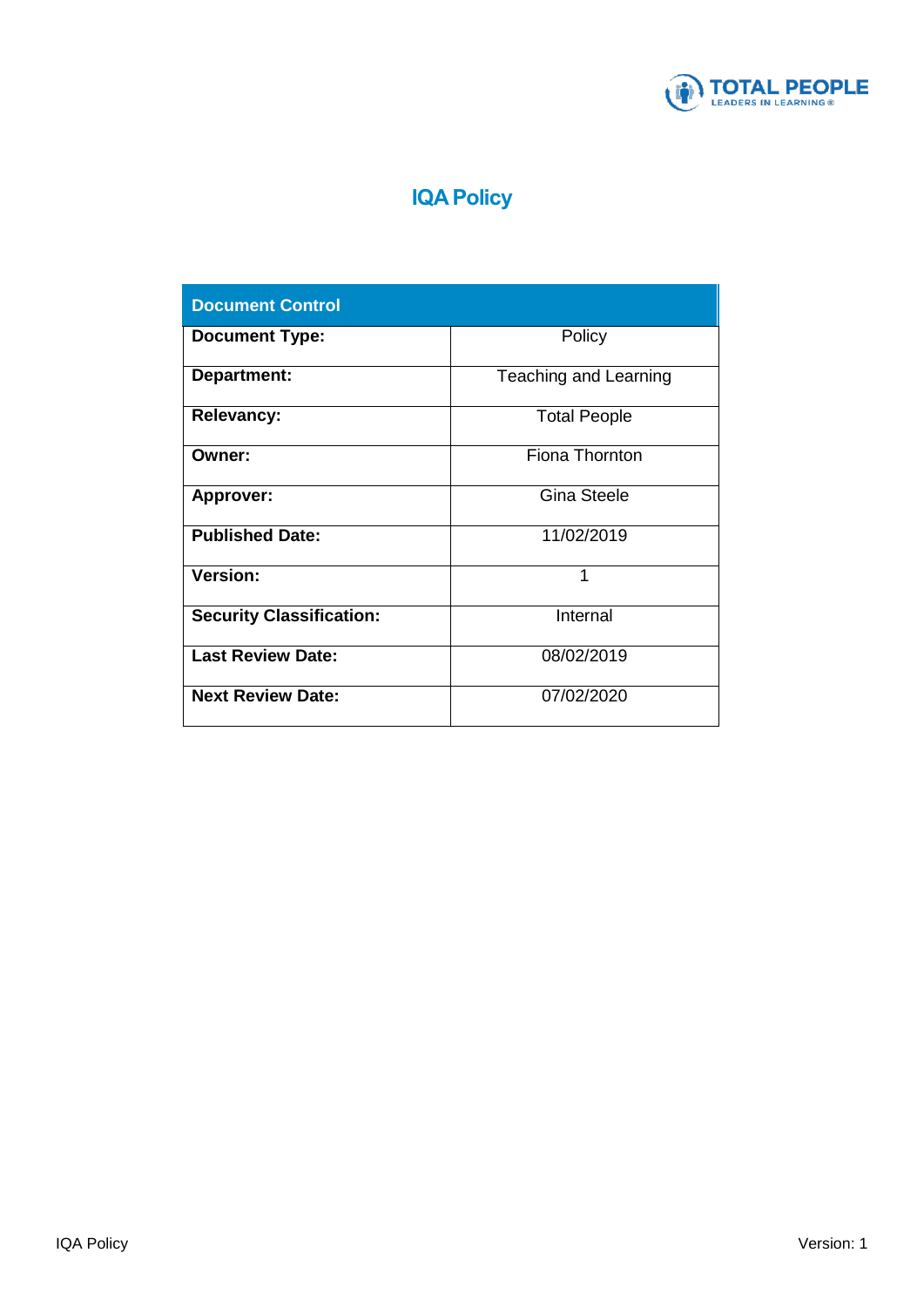

# **Internal Quality Assurance Policy**

## **Scope:**

Total people operate a robust system of internal quality assurance (IQA) to ensure a high standard of programme delivery for learners and employers across all accredited centres, in accordance with Awarding Organisational requirements.

## **Content:**

Company procedures are in place that provide a description of the internal quality assurance processes accessible to colleagues through the intranet. This policy describes the requirements for internally assuring the quality of assessment based on the current learning and development national occupational standards.

## **Planning and monitoring:**

Each Accredited Centre has an Internal Quality Assurance Strategy, which states the approach to all aspects of internal quality assurance and includes:

Centre co-ordination, Planning, Quality Assurance and Record keeping.

The Internal Quality Assurance Strategy will be reviewed and updated as necessary.

All IQA activities are planned and carried out to ensure that assessment decisions and practices are regularly sampled and findings are acted upon to ensure consistency and fairness.

#### **Evaluate the quality of assessment:**

Assessors and IQAs must have the occupational expertise as specified in the relevant assessment strategy before commencing their role and maintain the currency of this expertise for the duration of their role through appropriate CPD activities.

A training needs analysis is completed with new Assessor and IQAs within the first six months of employment and annually thereafter unless through risk assessment this is more frequent.

Evidence sampling and observation of Assessor performance will take place as detailed in the sector's IQA strategy.

Learner and Employer feedback is used to evaluate the quality and effectiveness of the accredited centre against Total People's aims and policies leading to continuous improvement.

#### **Maintain and improve the quality of assessment**

IQAs will provide verbal and documented feedback to Assessors following internal quality assurance activities. Where applicable development/training opportunities will be identified and a training needs analysis completed and agreed.

A minimum of four assessment standardisation meetings are held a year to ensure that Assessors and IQAs are operating to the same standard.

Assessors and IQAs are kept up to date with any changes to qualifications and standards through team meeting and communications

Each accredited centre's achievements are monitored and reviewed and used to improve future delivery.